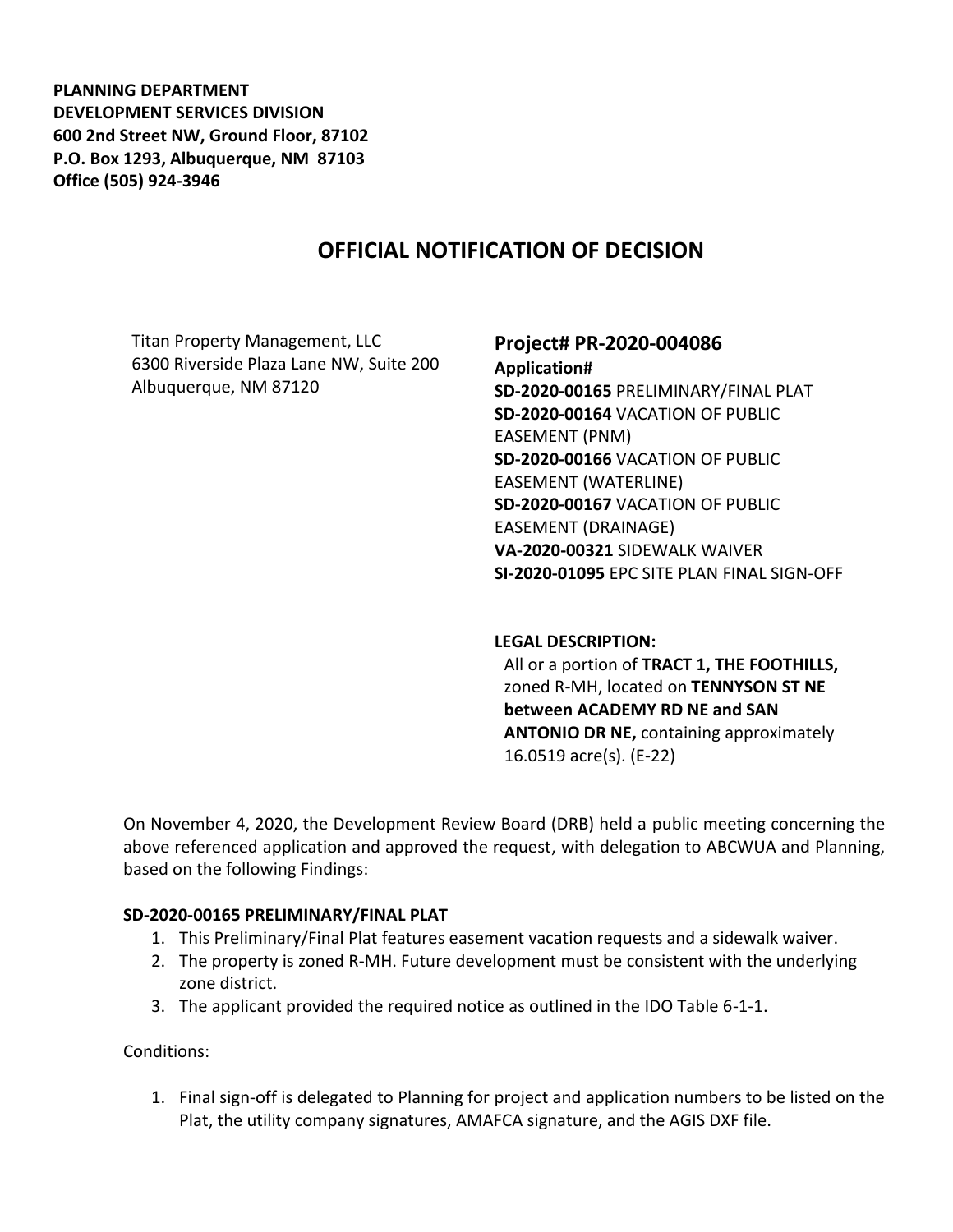Official Notice of Decision Project # PR-2020-004086 Applications# SD-2020-01095, SD-2020-00164, SD-2020-00166, SD-2020-00167, SD-2020-00167, VA-2020-00321 Page 2 of 5

> 2. The applicant will obtain final sign off from Planning by January 4, 2021 or the case may be scheduled for the next DRB hearing and could be denied per the DRB Rules of Procedure.

### **SD-2020-00164 VACATION OF PUBLIC EASEMENT (PNM)**

- 1. The applicant proposes to vacate a 150-foot PNM easement that was recorded on August 10, 1956.
- 2. The applicant proposes to vacate 85-feet of a 150-foot PNM easement that was recorded on May 7, 1985 and on August 10, 1956.
- 3. The applicant justified the vacation request for the easement pursuant to 14-16-6-6- (K)(3)(a). The vacated easements are no longer needed due to the relocation of powerlines for the project. A remainder 65-foot easement is being kept for the new powerline locations.

### **SD-2020-00166 VACATION OF PUBLIC EASEMENT (WATERLINE)**

- 1. The applicant proposes to vacate a 20-foot waterline easement that was recorded on March 26, 2018.
- 2. The applicant justified the vacation request for the easement pursuant to 14-16-6-6- (K)(3)(a). The waterline easement is no longer necessary with the proposed development.

### **SD-2020-00167 VACATION OF PUBLIC EASEMENT (DRAINAGE)**

- 1. The applicant proposes to vacate a 60-foot drainage easement that was recorded on March 26, 2018.
- 2. The applicant justified the vacation request for the easement pursuant to 14-16-6-6- (K)(3)(a). The drainage easement will no longer be needed due to proposed improvements to the Pino Arroyo.

#### **VA-2020-00321 SIDEWALK WAIVER**

- 1. The applicant proposes a waiver to the IDO/DPM standard(s) for a sidewalk along San Antonio Drive. The request is justified because the applicant is providing a soft surface pathway in lieu of a sidewalk, and because the north side of the Site along San Antonio Drive is an area of low-intensity land use in the North Albuquerque Acres Community within Unincorporated Bernalillo County. There are no sidewalks installed along San Antonio Drive north or west of the Site, so waiving the sidewalk requirement will not create any gaps.
- 2. The applicant provided the required notice as outlined in the IDO Table 6-1-1.

# **SI-2020-01095 EPC SITE PLAN FINAL SIGN-OFF**

1. The EPC approved this project on September 10, 2020.

The Site Plan meets the EPC conditions which were generally: light reflectivity of roof materials, addition of crosswalks and identification of materials, nature path at north property line, vehicular access on San Antonio noted for emergency access only, and relocating trees overhanging the trash enclosure.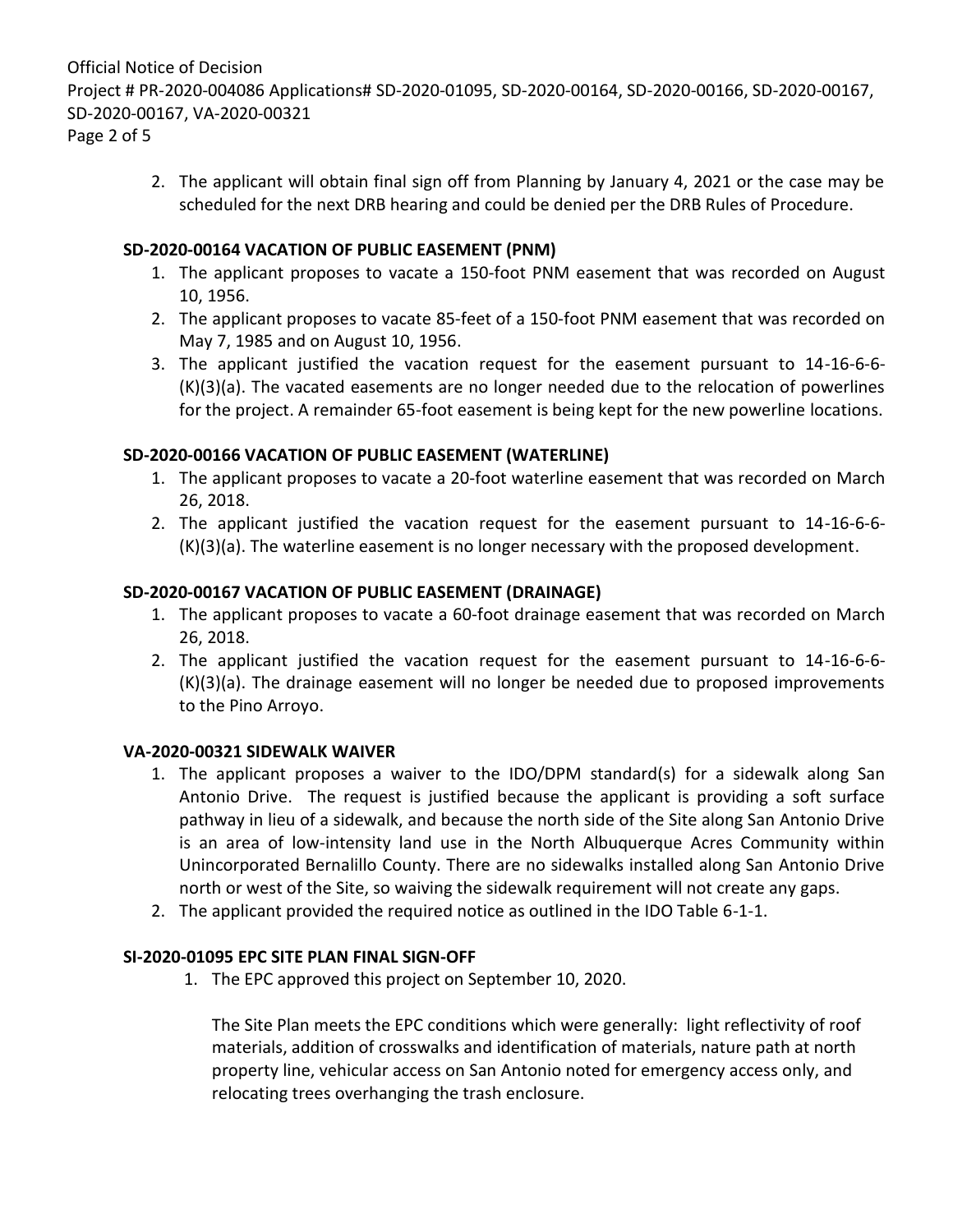- 2. The request is for a multi-family residential project featuring 16 residential buildings with a total of 281 dwelling units, one exercise building, and one leasing/recreation building on the site.
- 3. The proper notice was given as required by the IDO in Table 6-1-1.
- 4. The Site Plan includes two Infrastructure Lists; one specific to the arroyo.
- 5. Pursuant to 6-6(H)(3) Review and Decision Criteria An application for a Site Plan EPC shall be approved if it meets all of the following criteria:
	- a. 6-6(H)(3)(a) *The Site Plan is consistent with the ABC Comp Plan as amended.*

The Site Plan is consistent with the ABC Comp Plan as amended.

*b.* 6-6(H)(3)(b) *The Site Plan is consistent with any applicable terms and conditions in any previously approved NR-SU or PD zoning covering the property and any related development agreements and/or regulations.* 

The site is zoned R-MH. The Site Plan is consistent with any applicable terms and conditions in any previously approved NR-SU or PD zoning covering the property and any related development agreements and/or regulations.

*c.* 6-6(H)(3)(c) *The Site Plan complies with all applicable provisions of this IDO, the DPM, other adopted City regulations, and any terms and conditions specifically applied to development of the property in a prior permit or approval affecting the property.* 

The features and improvements depicted on the Site Plan meet the IDO requirements including parking, landscaping, design and building height. The landscaping plan shows 102,834 square feet of landscaping required and 111,506 square feet provided. The project required 422 parking spaces and has provided 503 spaces, including 10 electric vehicle parking spaces (10 electric vehicle parking spaces are required). The maximum permitted building height is 45 feet, and the maximum building height is 39.9 feet.

*d.* 6-6(H)(3)(d) *The City's existing infrastructure and public improvements, including but not limited to its street, trail, drainage, and sidewalk systems, have adequate capacity to serve the proposed development, and any burdens on those systems have been mitigated to the extent practicable.* 

The site has access to a full range of urban services including utilities, roads and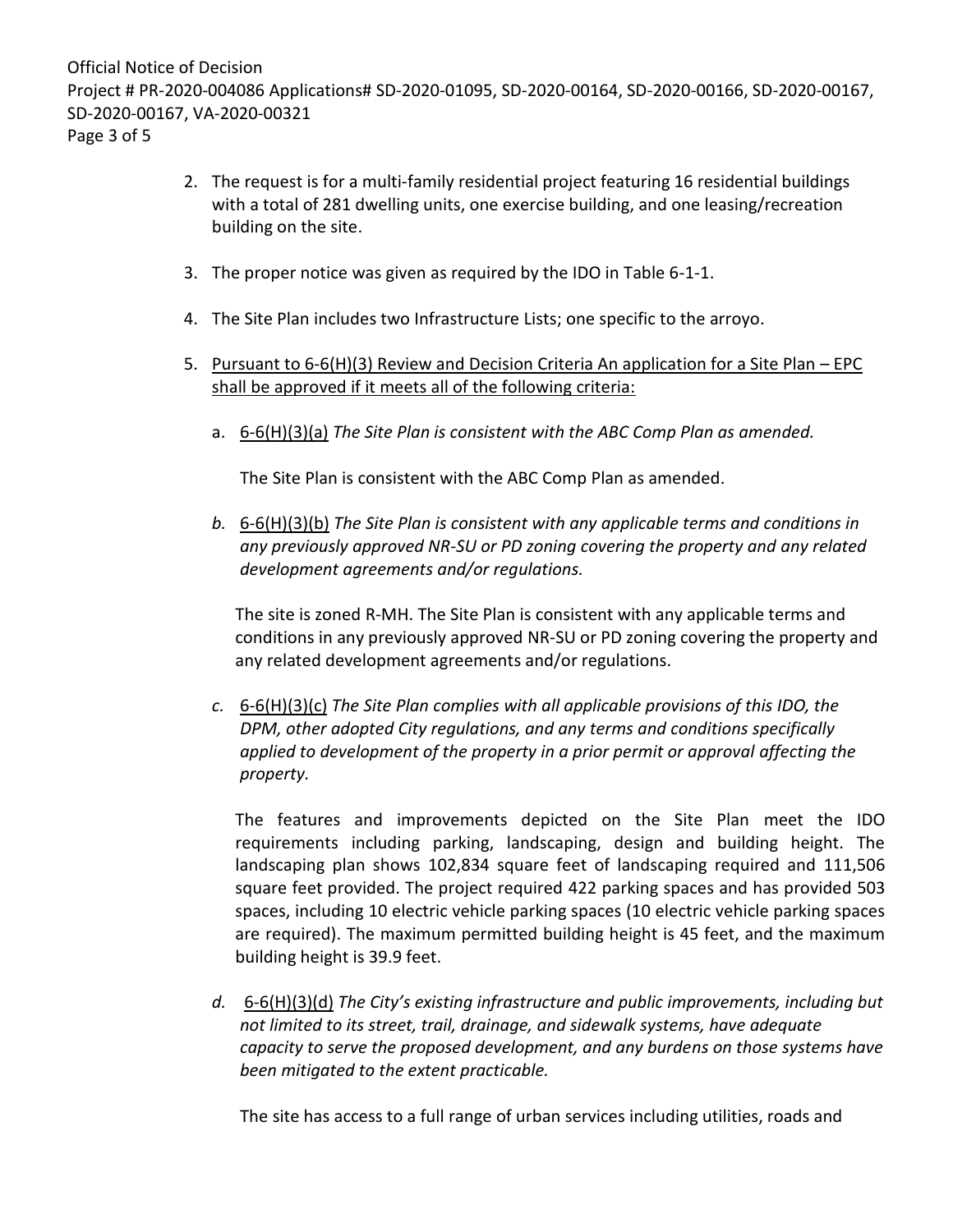Official Notice of Decision Project # PR-2020-004086 Applications# SD-2020-01095, SD-2020-00164, SD-2020-00166, SD-2020-00167, SD-2020-00167, VA-2020-00321

Page 4 of 5

emergency services. A Traffic Impact Study was not required and the site has an approved grading and drainage plan.

*e.* 6-6(H)(3)(e) *The application mitigates any significant adverse impacts on the surrounding area to the maximum extent possible.* 

The project provides adequate landscaping and screening on the northern boundary of the Site along San Antonio Drive.

# **Conditions:**

- 1. Final sign-off is delegated to ABCWUA for correct meter configuration, addition of valve as discussed, and a note that a paper easement is granted by the Plat.
- 2. Final sign-off is delegated to Planning for the recorded Infrastructure Improvements Agreements, and for transportation items as follows: speed bump detail, ADA ramp revision, and paper easement for turnaround prior to final sign-off.
- 3. The applicant will obtain final sign off from ABCWUA and Planning by February 4, 2021 or the case may be scheduled for the next DRB hearing and could be denied per the DRB Rules of Procedure.

APPEAL: If you wish to appeal this decision, you must do so within 15 days of the DRB's decision or by **NOVEMBER 19, 2020.** The date of the DRB's decision is not included in the 15-day period for filing an appeal, and if the 15<sup>th</sup> day falls on a Saturday, Sunday or Holiday, the next working day is considered as the deadline for filing the appeal.

For more information regarding the appeal process, please refer to Section 14-16-6-4(U) of the Integrated Development Ordinance (IDO). Appeals should be submitted via email to [PLNDRS@CABQ.GOV](mailto:PLNDRS@CABQ.GOV) (if files are less than 9MB in size). Files larger than 9MB can be sent to [PLNDRS@CABQ.GOV](mailto:PLNDRS@CABQ.GOV) using [https://wetransfer.com.](https://wetransfer.com/) A Non-Refundable filing fee will be calculated and you will receive instructions about paying the fee online.

You will receive notification if any person files an appeal. If there is no appeal, you can receive Building Permits at any time after the appeal deadline quoted above, provided all conditions imposed at the time of approval have been met. Applicants submitting for building permit prior to the completion of the appeal period do so at their own risk. Successful applicants are reminded that there may be other City regulations of the IDO that must be complied with, even after approval of the referenced application(s).